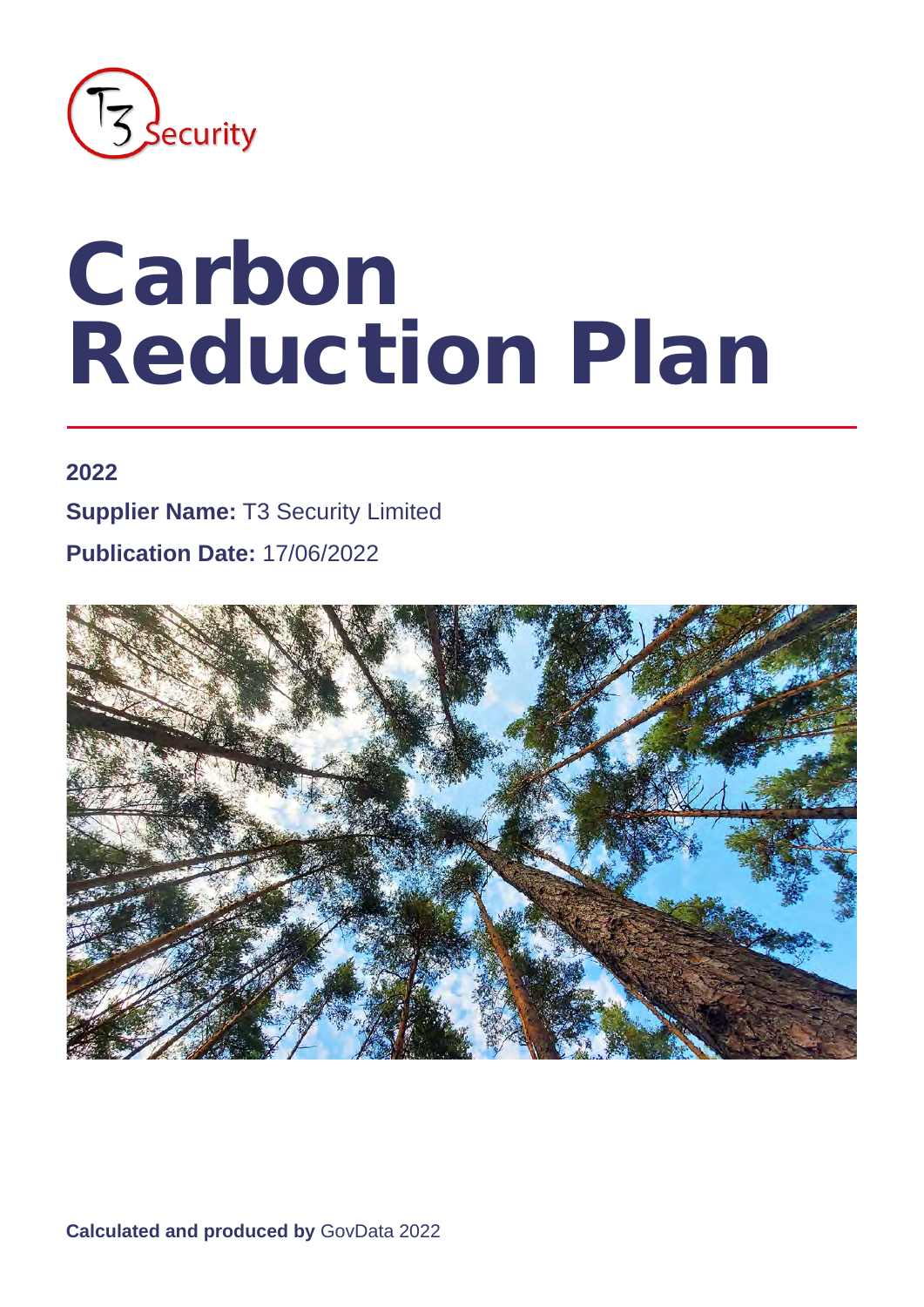## Table of Contents



- **02**  Baseline/Current Emissions Footprint
- **03**  Scope 3 Breakdown
- **04**  Declaration & Sign Off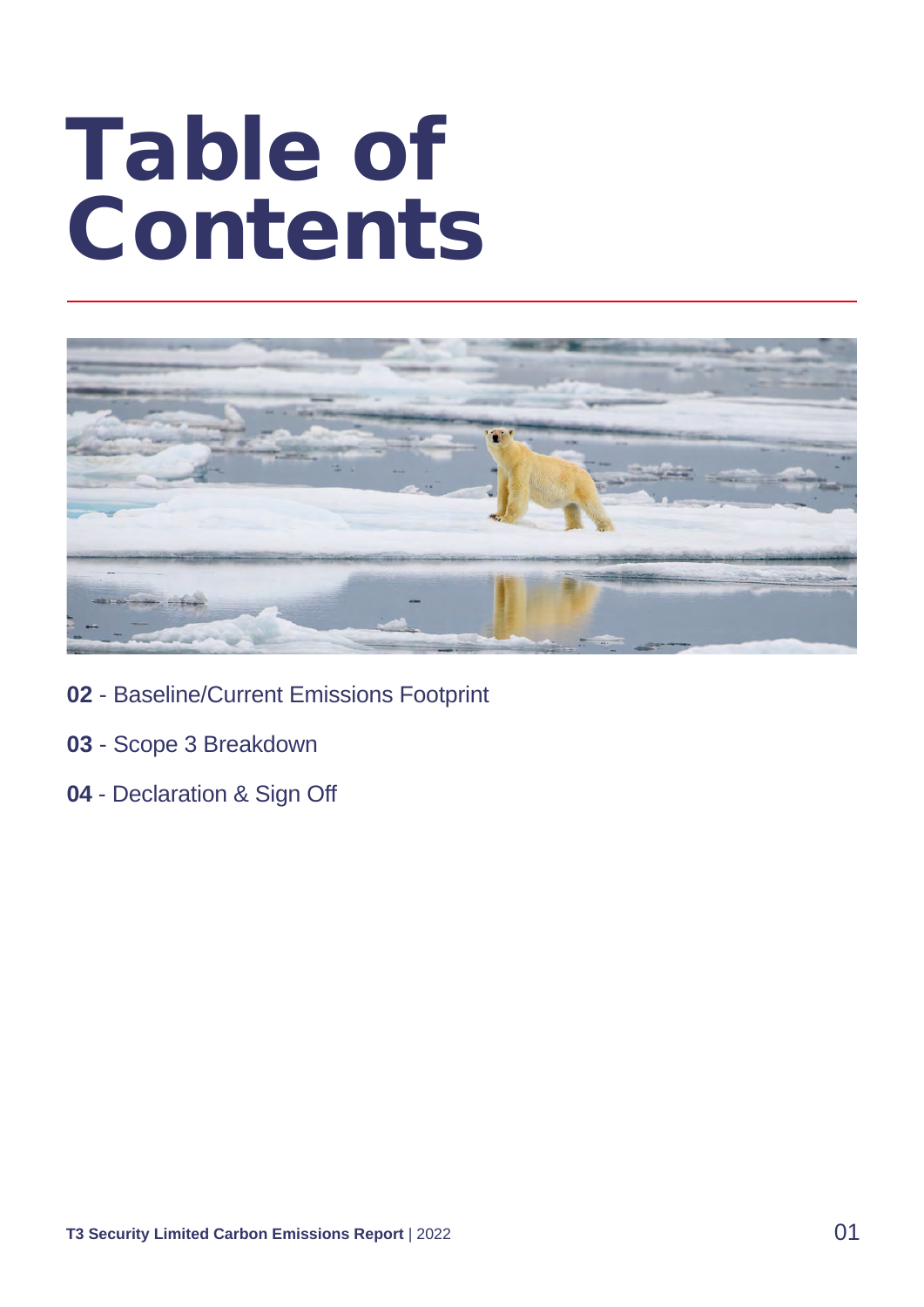## Commitment to achieving Net Zero

T3 Security Limited is committed to achieving Net Zero emissions by 2027.

### Baseline/Current Emissions Footprint

Baseline emissions are a record of the greenhouse gases that have been produced in the past and were produced prior to the introduction of any strategies to reduce emissions. Baseline emissions are the reference point against which emissions reduction can be measured.

#### **Baseline Year: 2021**

#### **Additional Details relating to the Baseline Emissions calculations**

Our Carbon Emissions in 2021 were measured in line with GHG Protocol and include the greenhouse gases stated in the Kyoto Protocol. In order to manage and streamline our supply chain, we have ensured that upstream and downstream transportation and distribution emissions are measured year on year and included in our scope 3. We have also measured our Business Travel and Employee Commuting as part of our Scope 3 emissions. The Government issued emissions factors have been used to calculate the CO2e for each source.



10.16 Scope 2 Energy Indirect (tC02e)

10.69 Scope 3 Indirect Other (tC02e)



## Total Emissions 20.85 tco2e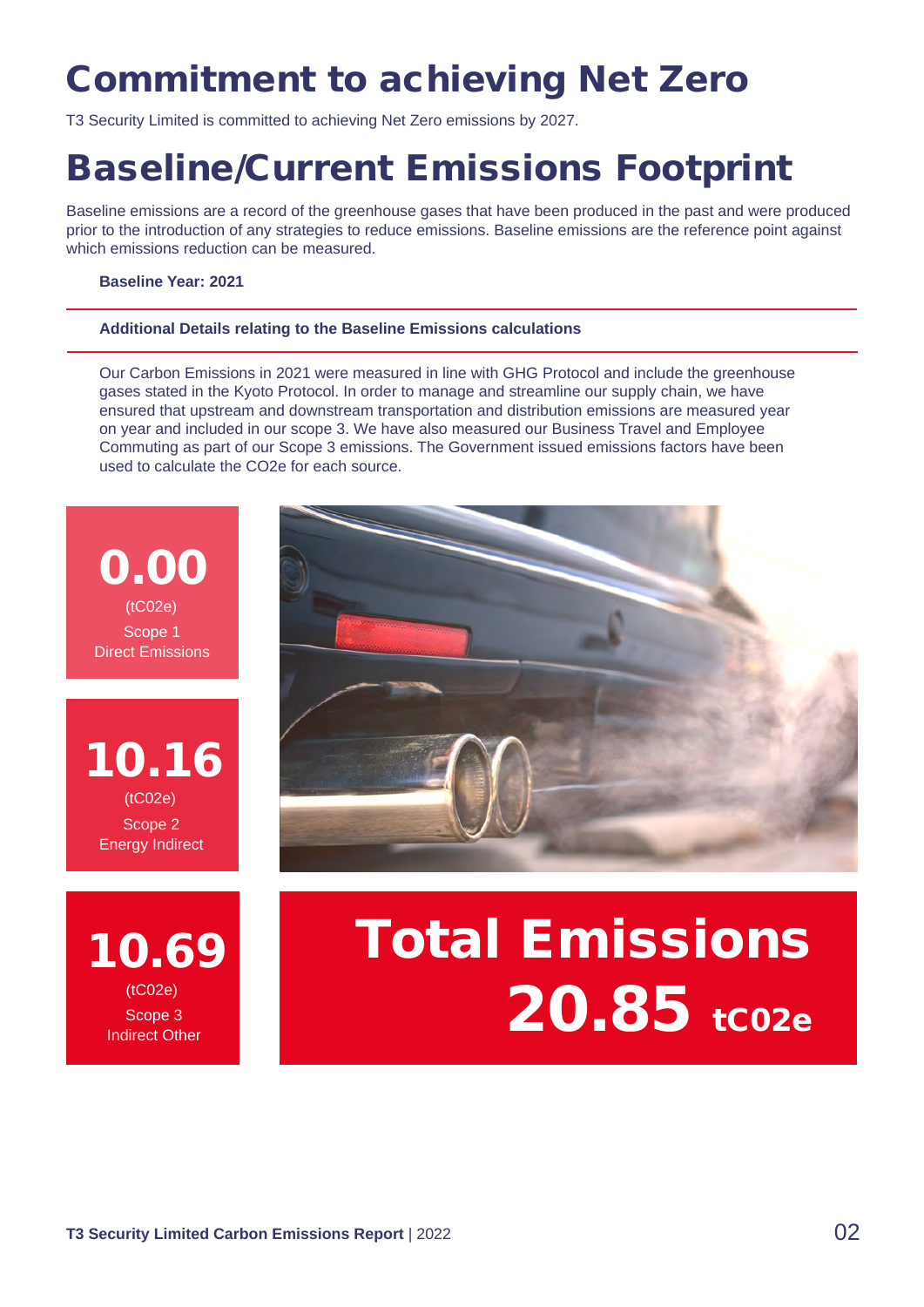### Scope 3 Breakdown

| Scope 3                                    | <b>Total</b><br>10.69 |
|--------------------------------------------|-----------------------|
|                                            |                       |
|                                            |                       |
| Waste generated in operations              | 0.00                  |
| Upstream transportation and distribution   | 0.00                  |
| Downstream transportation and distribution | 0.00                  |
| <b>Business travel</b>                     | 2.0325                |
| Commuting                                  | 8.6620                |

As 2021 is our baseline year, we have been able to identify areas of reporting that need to be improved for our 2022 report.

We are looking to fit all vehicles in our fleet with tracking software, to ensure emissions from this source are reported year on year. Additionally, we will be changing to a fully electric fleet by 2027, with electric charging points installed in the office car park and electricity provided from a renewable source.



#### **Baseline Year 2021**

#### **We are looking to actively reduce our emissions by:**

- Changing office lights to LED light fittings throughout the building, maximising natural light as well as installing motion sensors that will switch lights off when not in use.
- Promote waste recycling by encouraging employees to recycle. Bins have been around the office with instructions on how to sort waste. We also provide training twice a year for staff to ensure we promote an environmentally aware culture.
- Avoid wasting paper- T3 employees are encouraged to think before they print and the print option is set to double sided to reduce the amount of paper used.